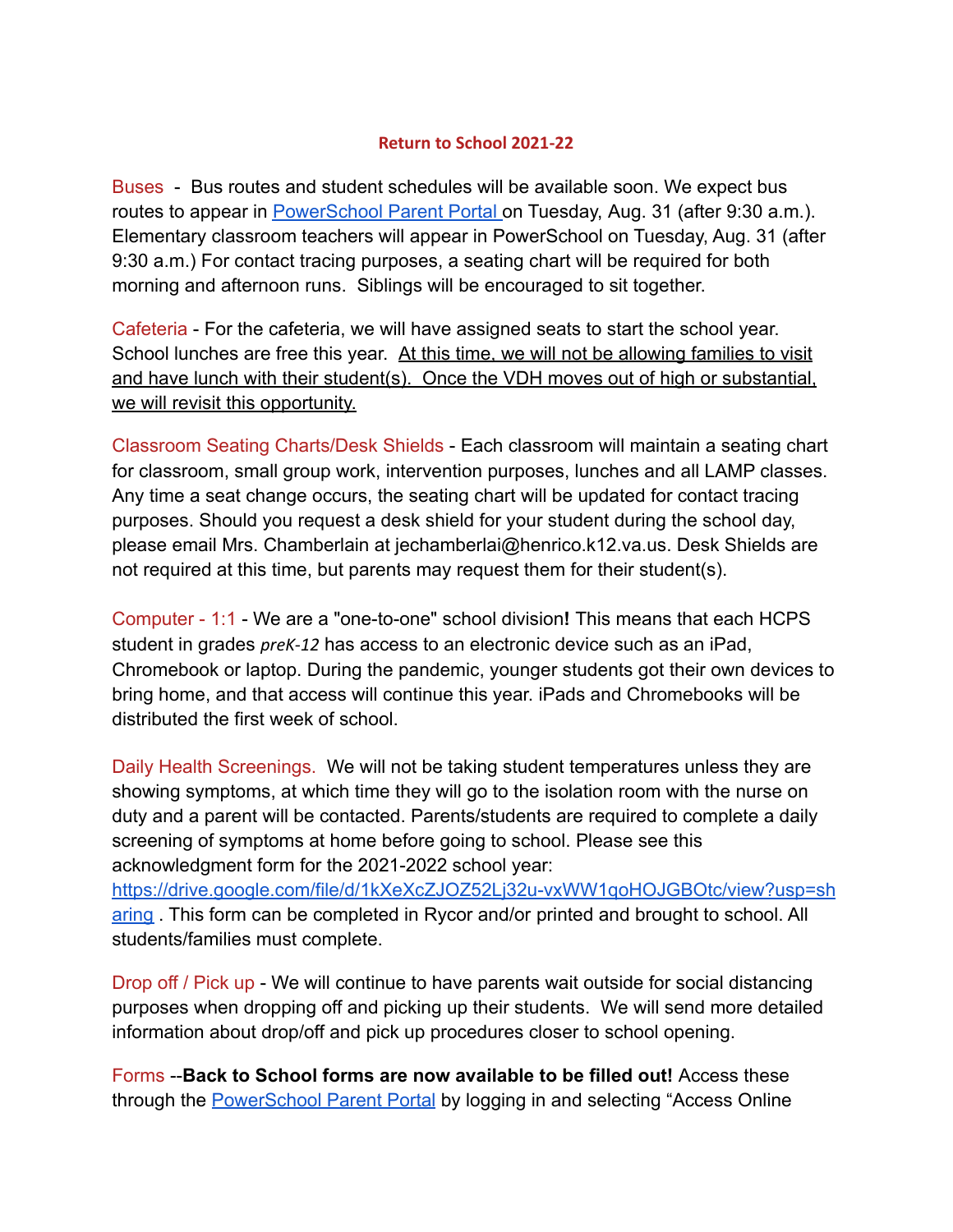Forms." **PowerSchool Parent Portal is now open for you to create your account!** ([When you sign up for a parent or guardian PowerSchool](http://track.spe.schoolmessenger.com/f/a/TmLCw54fOT523MpiDYrLGA~~/AAAAAQA~/RgRjAMzbP0QqaHR0cHM6Ly9oZW5yaWNvc2Nob29scy51cy9vbmxpbmUtc2VydmljZXMvVwdzY2hvb2xtQgphGluZH2GZ7L9hUh1rYmVnZ2xlc3RvbkBoZW5yaWNvLmsxMi52YS51c1gEAAAAAQ~~) account, you get easy access to class grades, attendance information and student schedules. The portal also gives you "single sign-on" access to other online services.

LAMP Classes As of today, the plan will be for students to travel to the appropriate classroom space for all LAMP (Library, Art, Music, PE) classes. The mitigation strategies (handwashing, masking, social distancing, cleaning, ventilation system monitoring, etc.) will remain in place from last year to reduce as much risk as possible.

Mask Wearing **Masks are required inside schools and offices for all individuals (employees, students and others), regardless of vaccination status.** This policy is based on current health data and trends, along with the latest guidance from health experts at the [Centers for Disease Control and Prevention](http://track.spe.schoolmessenger.com/f/a/ZnkOuLR0r97JKYN4e43mYA~~/AAAAAQA~/RgRjAMzbP0RRaHR0cHM6Ly93d3cuY2RjLmdvdi9jb3JvbmF2aXJ1cy8yMDE5LW5jb3YvdmFjY2luZXMvZnVsbHktdmFjY2luYXRlZC1ndWlkYW5jZS5odG1sVwdzY2hvb2xtQgphGluZH2GZ7L9hUh1rYmVnZ2xlc3RvbkBoZW5yaWNvLmsxMi52YS51c1gEAAAAAQ~~) **and the** [Virginia Department](http://track.spe.schoolmessenger.com/f/a/-tnoj3sIS2cJUK6pyObPSg~~/AAAAAQA~/RgRjAMzbP0TyaHR0cHM6Ly93d3cudmRoLnZpcmdpbmlhLmdvdi9ibG9nLzIwMjEvMDcvMjEvdmlyZ2luaWEtZGVwYXJ0bWVudHMtb2YtaGVhbHRoLWFuZC1lZHVjYXRpb24tcmVsZWFzZS11cGRhdGVkLWd1aWRhbmNlLWZvci1wcmVrLTEyLXNjaG9vbHMtcHJlay0xMi1zY2hvb2xzLXdpbGwtbWFrZS1sb2NhbGx5LWluZm9ybWVkLWRlY2lzaW9ucy1vbi1tYXNraW5nLWFuZC1wcmV2ZW50aW9uLW1lYXN1cmVzLWFzLWluZm9ybWVkLWJ5LWNkYy9XB3NjaG9vbG1CCmEaW5kfYZnsv2FSHWtiZWdnbGVzdG9uQGhlbnJpY28uazEyLnZhLnVzWAQAAAAB) [of Health](http://track.spe.schoolmessenger.com/f/a/-tnoj3sIS2cJUK6pyObPSg~~/AAAAAQA~/RgRjAMzbP0TyaHR0cHM6Ly93d3cudmRoLnZpcmdpbmlhLmdvdi9ibG9nLzIwMjEvMDcvMjEvdmlyZ2luaWEtZGVwYXJ0bWVudHMtb2YtaGVhbHRoLWFuZC1lZHVjYXRpb24tcmVsZWFzZS11cGRhdGVkLWd1aWRhbmNlLWZvci1wcmVrLTEyLXNjaG9vbHMtcHJlay0xMi1zY2hvb2xzLXdpbGwtbWFrZS1sb2NhbGx5LWluZm9ybWVkLWRlY2lzaW9ucy1vbi1tYXNraW5nLWFuZC1wcmV2ZW50aW9uLW1lYXN1cmVzLWFzLWluZm9ybWVkLWJ5LWNkYy9XB3NjaG9vbG1CCmEaW5kfYZnsv2FSHWtiZWdnbGVzdG9uQGhlbnJpY28uazEyLnZhLnVzWAQAAAAB). Mask protocols will be reviewed approximately every two weeks at the [School](http://track.spe.schoolmessenger.com/f/a/EMkhXufw_bC_Ajj5ftU6nw~~/AAAAAQA~/RgRjAMzbP0QnaHR0cHM6Ly9oZW5yaWNvc2Nob29scy51cy9zY2hvb2wtYm9hcmQvVwdzY2hvb2xtQgphGluZH2GZ7L9hUh1rYmVnZ2xlc3RvbkBoZW5yaWNvLmsxMi52YS51c1gEAAAAAQ~~) [Board's upcoming public meetings.](http://track.spe.schoolmessenger.com/f/a/EMkhXufw_bC_Ajj5ftU6nw~~/AAAAAQA~/RgRjAMzbP0QnaHR0cHM6Ly9oZW5yaWNvc2Nob29scy51cy9zY2hvb2wtYm9hcmQvVwdzY2hvb2xtQgphGluZH2GZ7L9hUh1rYmVnZ2xlc3RvbkBoZW5yaWNvLmsxMi52YS51c1gEAAAAAQ~~) Attached you can also find the HCPS Health Committee approved mask guidance document.

[Mask-Update-Aug-2021\\_Approved\\_Mask\\_Guidance.pdf](http://track.spe.schoolmessenger.com/f/a/C4hnRp1WM8ISpbtbStInjQ~~/AAAAAQA~/RgRjAMzbP0R1aHR0cHM6Ly9tc2cuc2Nob29sbWVzc2VuZ2VyLmNvbS9tLz9zPXZYY3N5QVl4WEVNJm1hbD0xZWNiZWVlMzk1NGU5ZjA5YmE0MGEyOTY4NWIyNjA5YWVlYzljOWM5NDBmYmExNGYzOGUxZTlhY2M3MGIwYjVkVwdzY2hvb2xtQgphGluZH2GZ7L9hUh1rYmVnZ2xlc3RvbkBoZW5yaWNvLmsxMi52YS51c1gEAAAAAQ~~)

## o **School buses:** Mask-use continues to be required [as part of a](http://track.spe.schoolmessenger.com/f/a/FayWvX_p-iJgYpwD-0MVXQ~~/AAAAAQA~/RgRjAMzbP0RZaHR0cHM6Ly93d3cuY2RjLmdvdi9jb3JvbmF2aXJ1cy8yMDE5LW5jb3YvdHJhdmVsZXJzL2ZhY2UtbWFza3MtcHVibGljLXRyYW5zcG9ydGF0aW9uLmh0bWxXB3NjaG9vbG1CCmEaW5kfYZnsv2FSHWtiZWdnbGVzdG9uQGhlbnJpY28uazEyLnZhLnVzWAQAAAAB) [federal order concerning public transportation.](http://track.spe.schoolmessenger.com/f/a/FayWvX_p-iJgYpwD-0MVXQ~~/AAAAAQA~/RgRjAMzbP0RZaHR0cHM6Ly93d3cuY2RjLmdvdi9jb3JvbmF2aXJ1cy8yMDE5LW5jb3YvdHJhdmVsZXJzL2ZhY2UtbWFza3MtcHVibGljLXRyYW5zcG9ydGF0aW9uLmh0bWxXB3NjaG9vbG1CCmEaW5kfYZnsv2FSHWtiZWdnbGVzdG9uQGhlbnJpY28uazEyLnZhLnVzWAQAAAAB)

o **Outdoors:** Masks will still be strongly recommended, especially for individuals who are not yet vaccinated, or when physical distancing is not possible. Students may take off their masks if playing at a distance of six feet or more.

o **Specific activities:** [Click to see a list of mask](http://track.spe.schoolmessenger.com/f/a/hKoc0NCD8VqD3uIHYfKJKQ~~/AAAAAQA~/RgRjAMzbP0RkaHR0cHM6Ly9oZW5yaWNvc2Nob29scy51cy8yMDIxLzA4LzEyL25ldy1tYXNrcy1yZXF1aXJlZC1pbi1zY2hvb2xzLXRvLWJlZ2luLXRoZS0yMDIxLTIyLXNjaG9vbC15ZWFyL1cHc2Nob29sbUIKYRpbmR9hmey_YVIda2JlZ2dsZXN0b25AaGVucmljby5rMTIudmEudXNYBAAAAAE~) FAQ and an infographic for a deeper look at specific circumstances.

## Mitigation Strategies --**In addition to mask-use, we're continuing to prioritize safety with health-risk mitigation strategies,** such as:

- o Well-maintained indoor air systems.
- o Maintaining 3-foot distancing where possible.
- o Frequent cleaning of high-touch areas.
- o Clear plastic desk guards (for use by request.)
- o A continued focus on handwashing.

Open House - See schedule above.